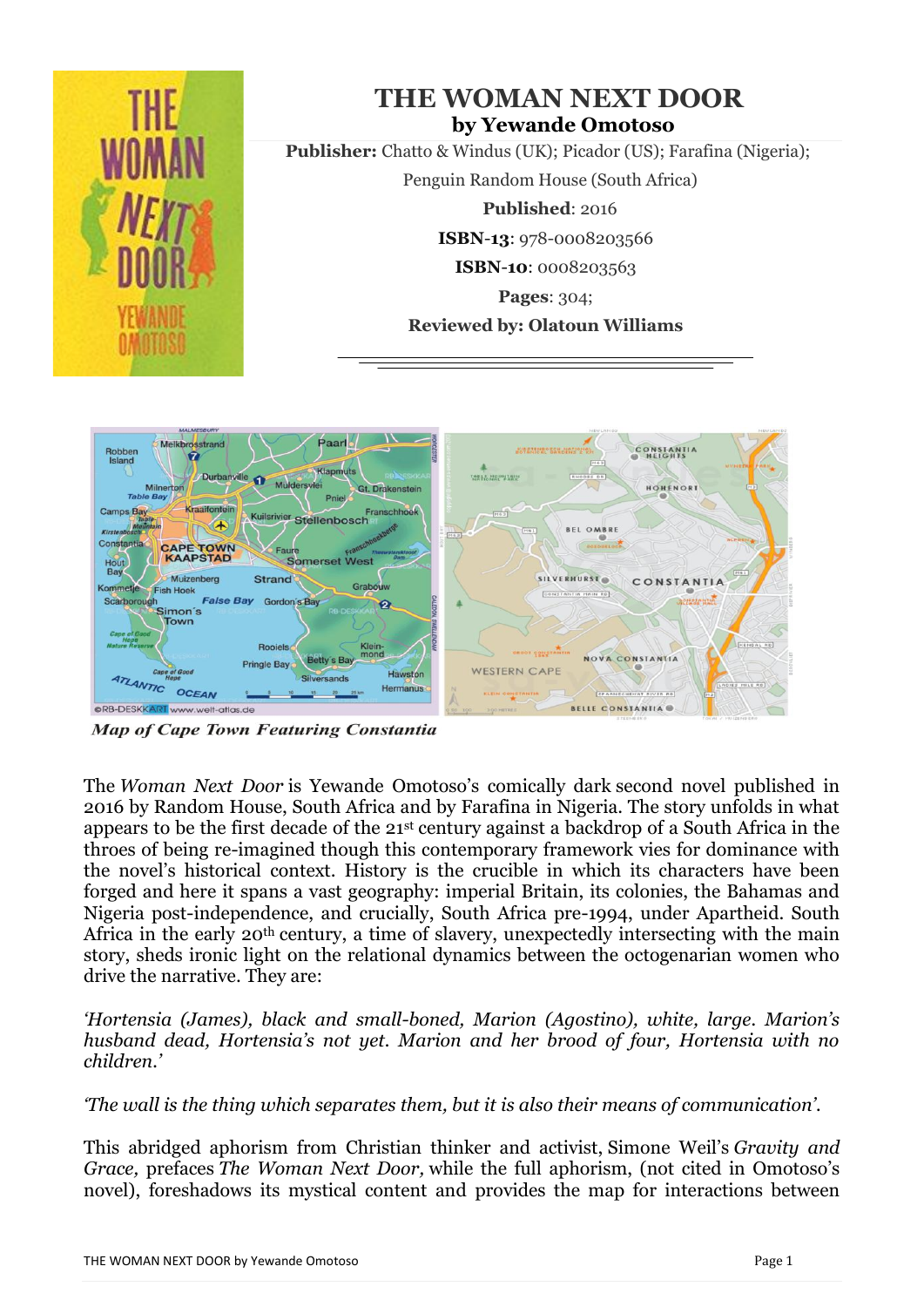the two antagonists living next door to each other in the expensive, historic Constantia estate known as Katterijn.



**Simon Weil** 

Side by side, moving from Hortensia to Marion, and back again, Omotoso relays their biographies, alternating perspectives, though finger-snapping Hortensia, comically imperious, even more entitled than racist Marion, takes up far more room. To each woman, next door houses the nightmare '*other'. 'Their rivalry was infamous enough for (the women on the Katterijn residents committee) to hang back and watch the show. It was known that the two women shared hedge and hatred and pruned both with a vim that belied their ages'.*

Hortensia, fabric design; Marion, architecture. The elderly women can boast of glittering, competitive careers but all of that seems far behind them now as we share the lens of the narrator. Speaking with a wisdom and calm, Omotoso presents her two souls whose bitching and brinkmanship is rivalled only by their warring against the world around them: domestic staff, health caregivers, no-one is safe, particularly from childless Hortensia growling under the weight of *'memories (like) balls of fire sitting in the centre of each earlobe'.* Growling, she likes *'to make people uncomfortable'* , likes to frighten them. One time, after her customary halting climb to the small height of the *Koppie,* her '*prayer mountain'*, we are rewarded with a picture of insanity as Hortensia vents her rage on the trees that populate it. We are even more alarmed to learn that the aim of all this yelling at trees, (thankfully *'mute'* not *'snivelling'* like human beings ) is to purge the hate of her *'spitting'* self and settle into her colder, normal*'pissed off self'.*

And Marion? Since its inauguration in 1994 the disruptive policies of the ruling national party have frustrated Marion. ANC policies have disrupted the status quo. As if that were not bad enough, her own children (who grew up with terrifying speed), seemed to be on *their* side, persistently asking embarrassingly logical questions - *'(Does) a black beach have black sand?*' - persistently challenging the way things were arranged in South Africa and her own comfort with that arrangement. Beside herself with frustration, Marion spent a lifetime waging against her now late husband using the *'the love of their children (whom Max loved unconditionally) as artillery... because it is much easier to fight your husband'* than a remote, sprawling entity called the ANC.

I marvel at Omotoso's literary capacities: her ability to channel the women's voices as she, omniscient narrator, tells their stories; her ability to carve lean and muscular sentences out of such descriptive wealth. I took time to enjoy her gleaming prose, studded with images, metaphors and thought patterns with which progressively –masterfully – she reveals the truth: that the wall separating these women is far more fragile, far lighter in weight than the psychology and social alienation they share and which create the channels for their communication. There is a memorable image towards the end of the book, during a time of detente. The women, sitting in Hortensia's garden, look up to see that the birds whose blue plumage they have just sighted have *'taken off, two specks in an empty sky'.* But I saw no birds, what I saw beneath the canvas of sky were two peas in an empty pod, one dark, the other, a lighter shade of green; two old women sitting on a bench, sharing their isolation from the world.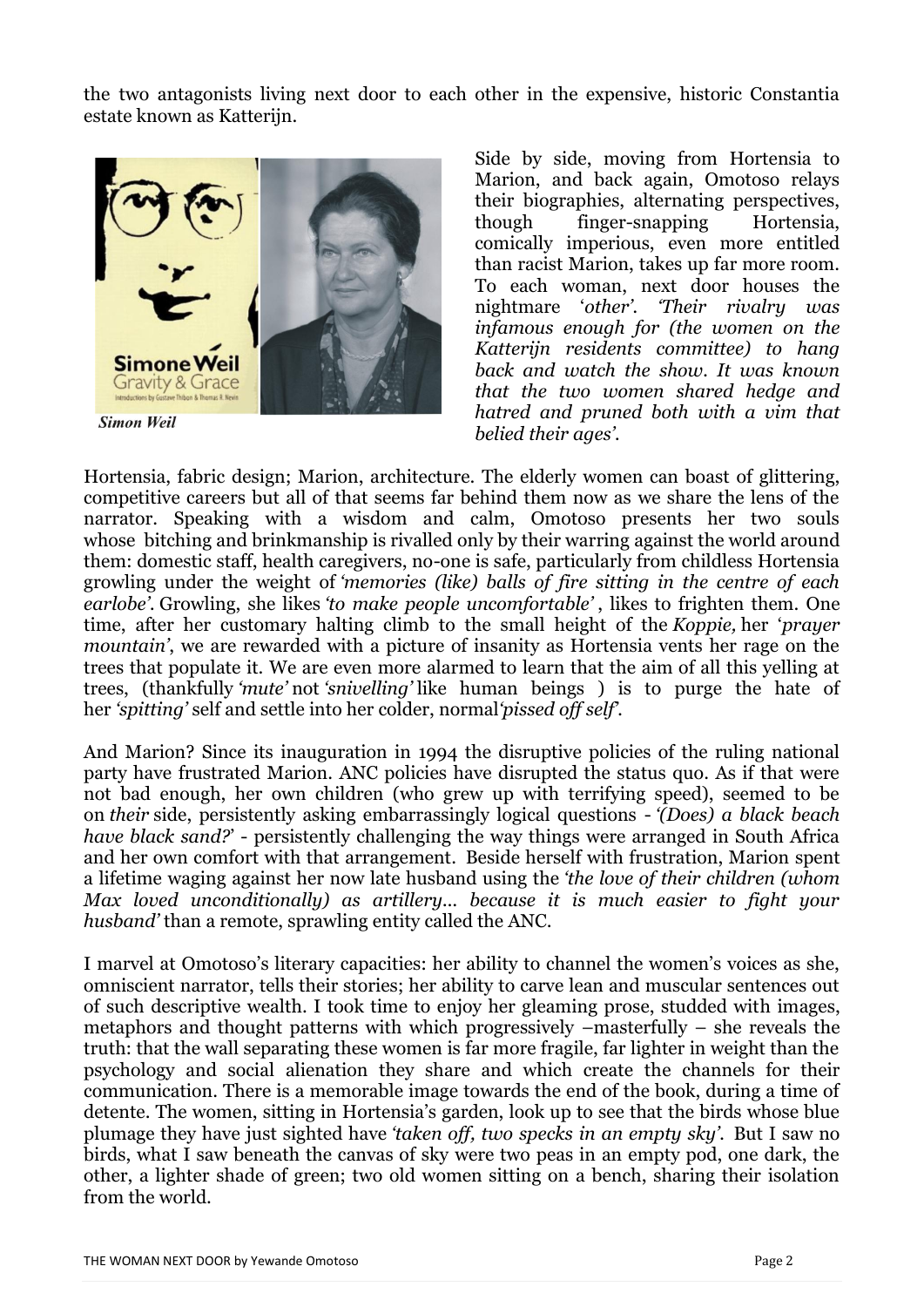

Yewande Omotoso

Tracing the arc of this story, biblical psalms come to mind, the kind that begin as dirges, or as a set of strident protestations calling for the punishment of enemies (such as time, poverty, sickness, other people, always other people), but end on softer notes: the gentle stirrings of a revival of faith in living. As it progresses, the book looks increasingly like the stage Omotoso has mounted to display the trinity of forces Simone Weil explores in *Gravity and Grace*.

The first element of this trinity is the gravitational pull in the human soul and body towards decay, disorder and degeneration and indeed the first sentence in the book details the drawn-out dying of Hortensia's husband, Peter James, from Alzheimer's – a degenerative disease. The sub-text of virtually every scene in this fictional biography, furnishes the second element: the corrosive power on human personality of this gravitational pull: We will let others down; we will let ourselves down even when we aspire to better ways of being so don't be surprised to find in this book fervent attempts at reconciliation and desperate attempts to confess, initiated only to be aborted. Starting with fervour, the characters stop with fear, back down. The third and final element of the trinity is providence or, in the Christian doctrine to which Simone Weil subscribes, Grace, the supernatural intervention of God breaking through the gravity which imprisons us.

Grace alone can stop us fighting, spitting poison; can free us from a prideful obsession with '*things'*, from our selfishness and compulsive lying. Grace will wash away our masks of hypocrisy and release us from the tyrannical need to impose our own perceptions of order and beauty, on the world around us. Throughout the book you will find the human instinct for order distorted in both women obsessing over *'lines'*, over the symmetry of furniture (and human facial) arrangements, *'fretting for days'* about dirt and stains, frantically searching for heaven (a safe haven) in materiality. Counterforce to Gravity, Grace alone can liberate our capacities for human justice, for respect and fellowship, (even love), for patience and for peace, for *shalom* - and as I read I heard sounds of a hymn not to the human condition as it is but to the possibilities we carry within our humanity.

Hortensia's fall by a trailer is memorably comical, but this is the only time in the novel that Grace bulldozes its way in. More often, it surprises the women with its gentle light: the unexpected good looks of the elderly doctor, Gordon Mama, and his delicate handling of Hortensia which displays a saintly patience and a sense of humour reminiscent of the best Christian priests. Cook Bassey's preparation and offering of a sumptuous breakfast for the doctor and the elderly women, this, this is the breaking of bread. In the *'mean cup of hot chocolate'* from Hortensia's hand to Marion's grandchild, I see the drink offering of the Eucharistic feast. It is interesting that a blind woman young enough to be her daughter should be the one to reveal to the celebrity fabric designer, the beauty that can reside in every human heart including her own. This is the wisdom of the Bible.

Taken at face value, *The Woman Next Door* is a thought provoking, entertaining and immensely readable fictional biography. As an allegory of race relations in contemporary South Africa, however, Yewande Omotoso has written an outstanding book. After the nightmare of Apartheid, Truth and Reconciliation Commissions are a necessary political prescription for a nation on a path to healing but these commissions are imposed, a product of government agency, not individual will. What Omotoso points us to in her book is the personal, introspective road to the Rainbow Nation. Here, the path to a new creation is